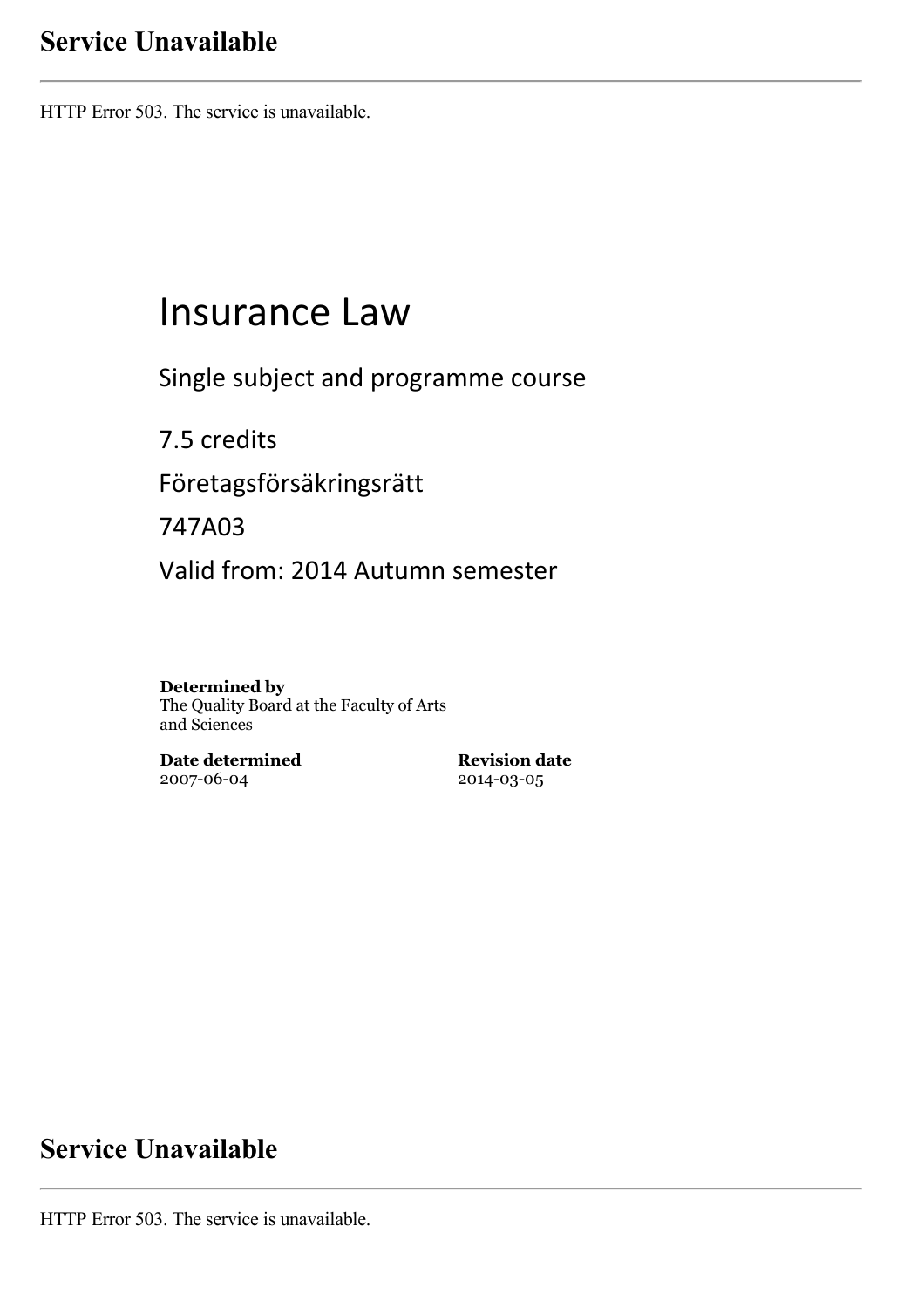## Main field of study

Commercial Law

Course level

Second cycle

## Advancement level

A1N

## Course offered for

- Master´s Programme in Commercial and Business Law with focus on Europe
- Master Programme in Commercial and Business Law

**Entry requirements**<br>Required for admission to the course, apart from the general entry requirements. are the entry requirements that apply for admission to the Commercial and Business Law Programme and the Commercial and Business Law Programme with Focus on Europe. In addition, the student should have completed the following courses (or the equivalent); Commercial and Business Law, Theories and Methods of Law and Contract, Tort and Insurance Law, and completed Bachelor Thesis, 15 HE credits, with a passing grade.

## Intended learning outcomes

On completion of the course, the student should be able to

- demonstrate knowledge of the purposes of company insurance and the design of

the conditions for company insurance,<br>
- explain the insurance contract law,<br>
- account for the relationship between commercial agreements and insurances<br>
and between insurance - and the law of damages.

- identify problems in insurance law,<br>- identify, analyse and structure problems in insurance law with the purpose of clarifying them in detail for own use and for others.

- based on regulations and principles of insurance law and contract law, argue for and against different legal solutions to the problems that have been identified and clarified, - reflect on problems in insurance law from different perspectives, - independently and with <sup>a</sup> scholarly approach, relate to the different aspects that

emerge when problems in insurance law are discussed.

## **Service Unavailable**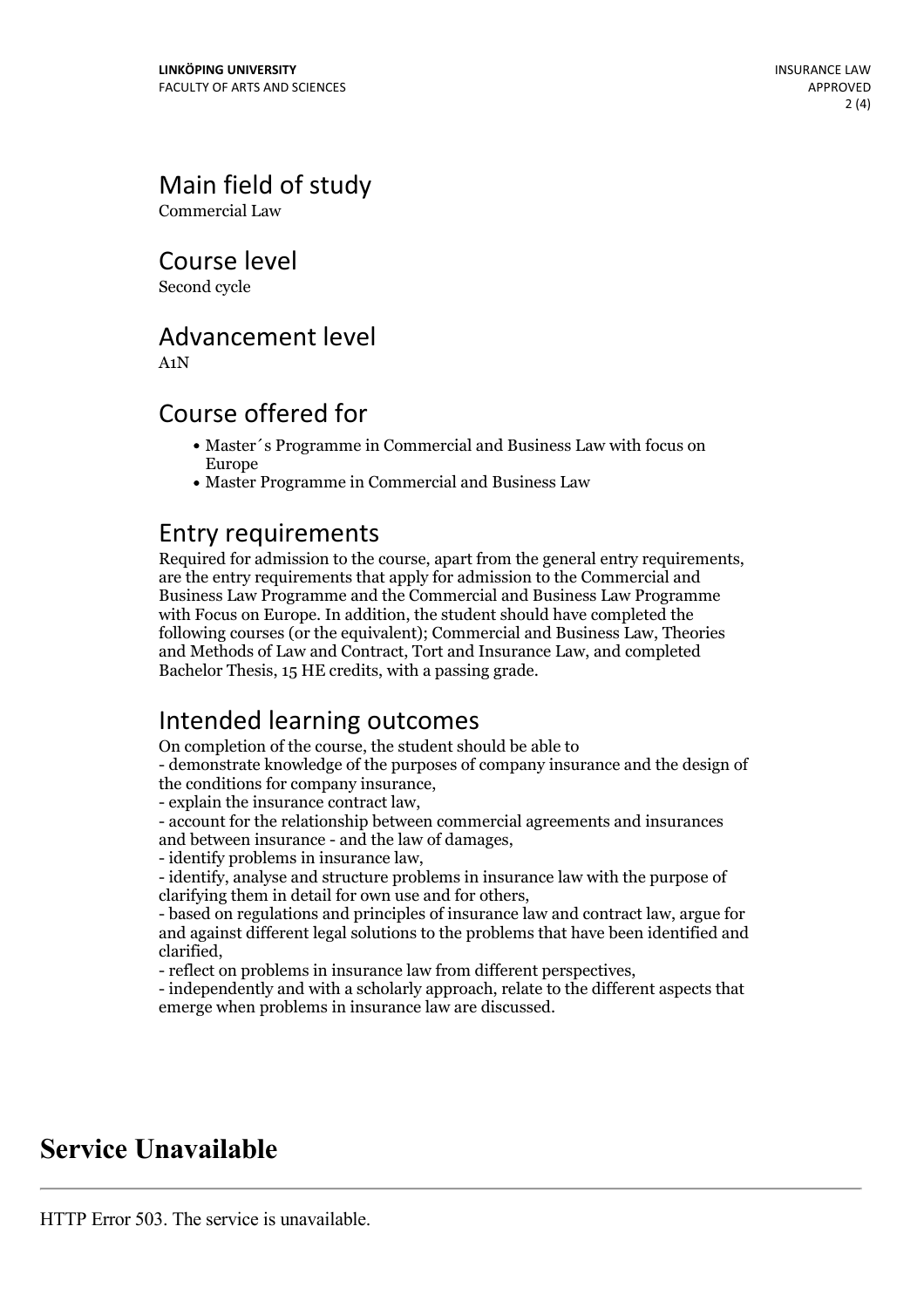HTTP Error 503. The service is unavailable.

#### Course content

This course comprises studies of insurance laws, the insurance contract, general insurance law principles, principles of damage assessment and indemnification, evidentiary requirements as well as the role of the insurance broker. The interplay between insurance and law of damages, and between insurance and the company's supply contracts are studied.

The course also covers the different parts of company insurance, including property insurance, business interruption insurance, liability insurance, property insurance and insurance of construction and installation risks. This part emphasises what the insured interests are and what claims the insurance intends. The course finally covers the function and suitability of the company insurance.

## Teaching and working methods

The course is organised as a seminar series, which means that it is based on independent studies of preparatory work, legal cases, doctrine and standard-form contracts and insurance terms. The studies are intended to prepare for participation in the seminars. In the seminars, the knowledge acquired through independent studies should be strengthened, developed and advanced through reviews and discussions.

### Examination

The course is examined through active participation in the seminar series and through independent written assignments. If the LiU coordinator for students with disabilities has granted <sup>a</sup> student the

right to an adapted examination for <sup>a</sup> written examination in an examination hall, the student has the right to it. If the coordinator has instead recommended for the student an adapted examination or alternative form of examination, the examiner may grant this if the examiner assesses that it is possible, based on consideration

Students failing an exam covering either the entire course or part of the course twice are entitled to have <sup>a</sup> new examiner appointed for the reexamination. Students who have passed an examination may not retake it in order to

improve their grades.

#### Grades

Three-grade scale, U, G, VG

### Other information

Planning and implementation of a course must take its starting point in the wording of the syllabus. The course evaluation included in each course must therefore take up the question how well the course agrees with the syllabus. The course is carried outin such <sup>a</sup> way that both men´s and women´s

experience and knowledge is made visible and developed.

## **Service Unavailable**

HTTP Error 503. The service is unavailable.